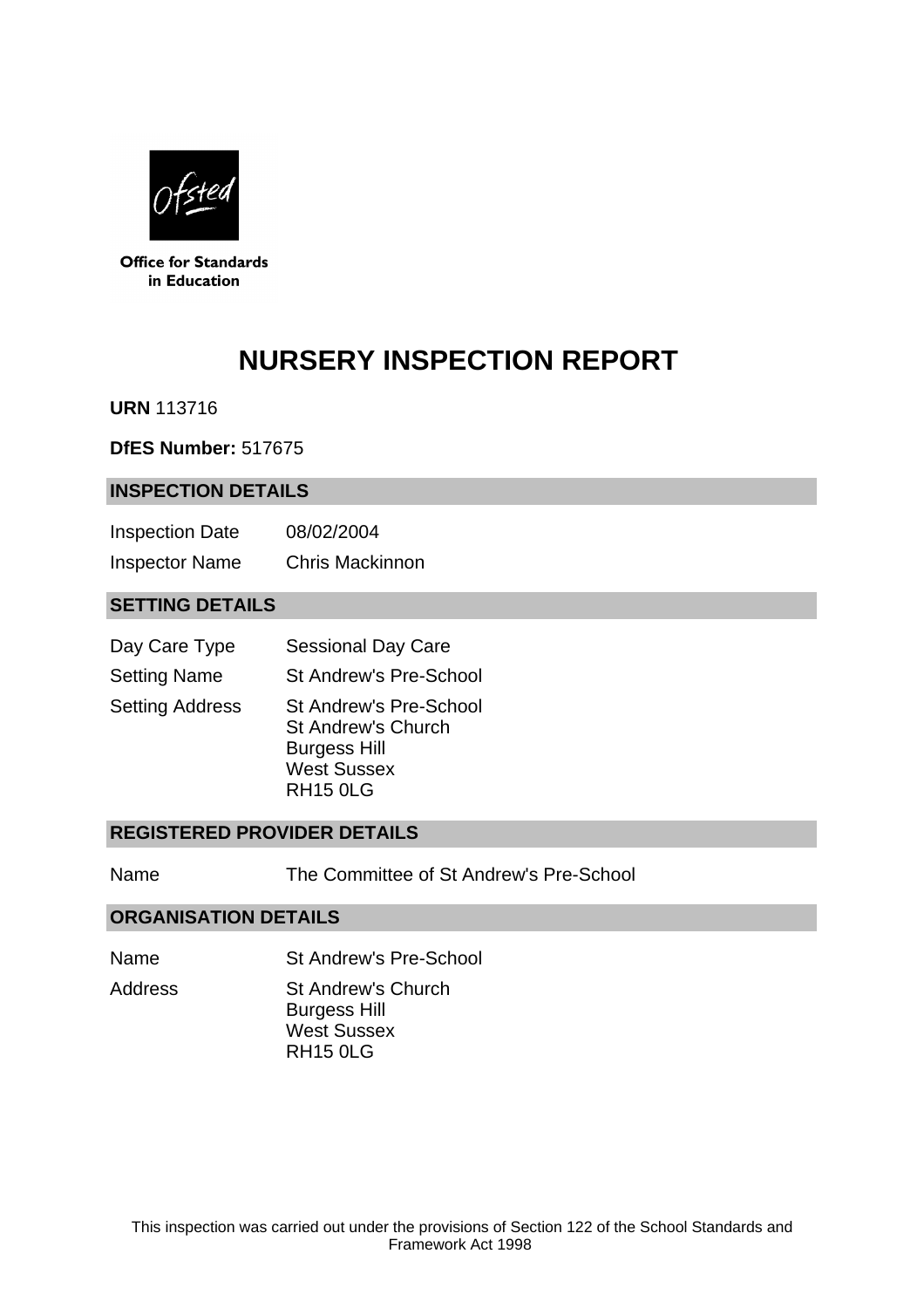### **ABOUT THE INSPECTION**

The purpose of this inspection is to assure government, parents and the public that the nursery education for funded three and four year old children is of an acceptable quality. Inspection of nursery education also identifies strengths and weaknesses so that providers can improve the quality of educational provision and help children to achieve the early learning goals (elgs) by the end of the Foundation Stage. This inspection report must be made available to all parents.

If the setting has been inspected previously, an action plan will have been drawn up to tackle issues identified. This inspection, therefore, must also assess what progress has been made in the implementation of this plan.

#### **Information about the setting**

St Andrews Pre-School opened in 1981. It operates from two large church halls in Burgess Hill in West Sussex. The pre-school serves the local area.

There are currently 68 children from two to five years on roll. This includes 48 funded three year olds and 16 funded four year olds. Children attend for morning sessions. The setting currently supports six children with special needs and three who speak English as an additional language.

The group opens five days a week during school term times. Sessions are from 09:15 to 11:45am

There are 6 full time and two part-time staff who work with the children. Two staff are currently working towards a recognised early years qualification. Over half the staff have early years qualifications. The setting receives support from a mentor from West Sussex Early Years Development and Childcare partnership. The setting has completed Effective Early Learning accreditation and is a Pre-School Learning Alliance member.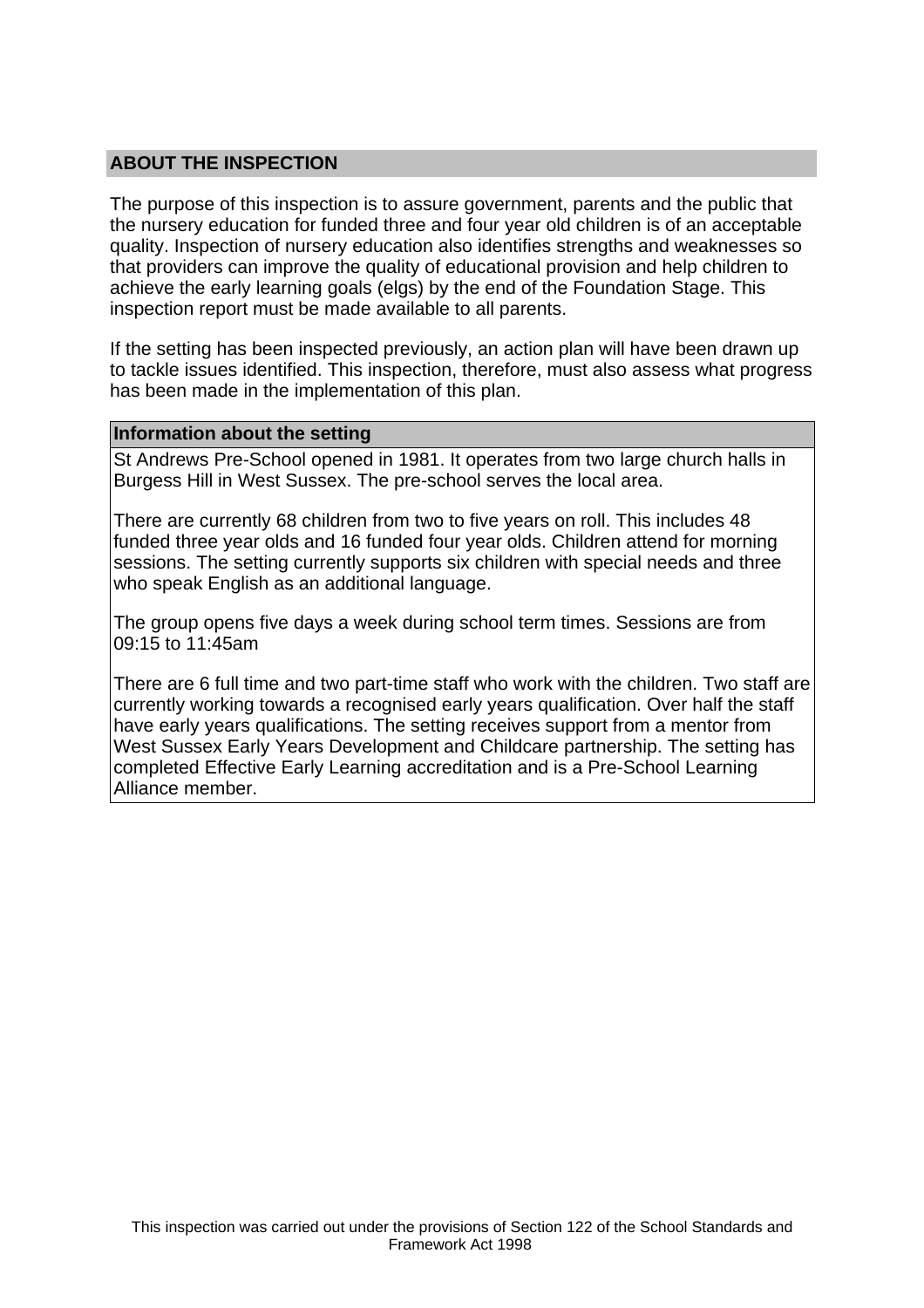# **INSPECTION OF THE NURSERY EDUCATION PROVISION FOR FUNDED THREE AND FOUR YEAR OLDS.**

## **How effective is the nursery education?**

St Andrews Pre-School provides a caring and safe learning environment, with children making very good progress towards the early learning goals. The overall quality of the teaching is very good and staff have a sound and effective knowledge and understanding of the foundation stage. Staff are confident and skilled in providing the children with a balanced range of practical and stimulating activities. However, the development of more challenges for younger children is a point for consideration. The setting's planning, organisation and staff deployment supports children well in their development and learning.

The leadership and management of the setting is very good, with the supervisor and staff confident and experienced in assessing the strengths and weaknesses of the learning programme. The head teacher and staff work well as a team and are committed to the improvement of care and education for all children. A clear and well organised system is in place to help staff evaluate and review the effectiveness of the pre-school's practice.

The partnership with parents is very good. Parents receive written guidance on the early learning programme. Further development of the information provided to parents is a point for consideration. Parents are encouraged to participate in their child's learning and contribute to the learning themes. Each child has an individual profile that staff and parents develop together. Parents receive regular information on their children's progress towards the early learning goals.

#### **What is being done well?**

- children are motivated to learn and form good relationships with adults and each other;
- children speak confidently and use language creatively;
- children are encouraged to investigate, develop design and making skills and learn about other cultures
- children and are encouraged to be creative, use imagination and communicate their ideas;
- staff are experienced and confident and use resources well to extend and develop children's learning;
- staff are well led and managed and committed to the improvement of care and learning for all children.

#### **What needs to be improved?**

• Points for consideration: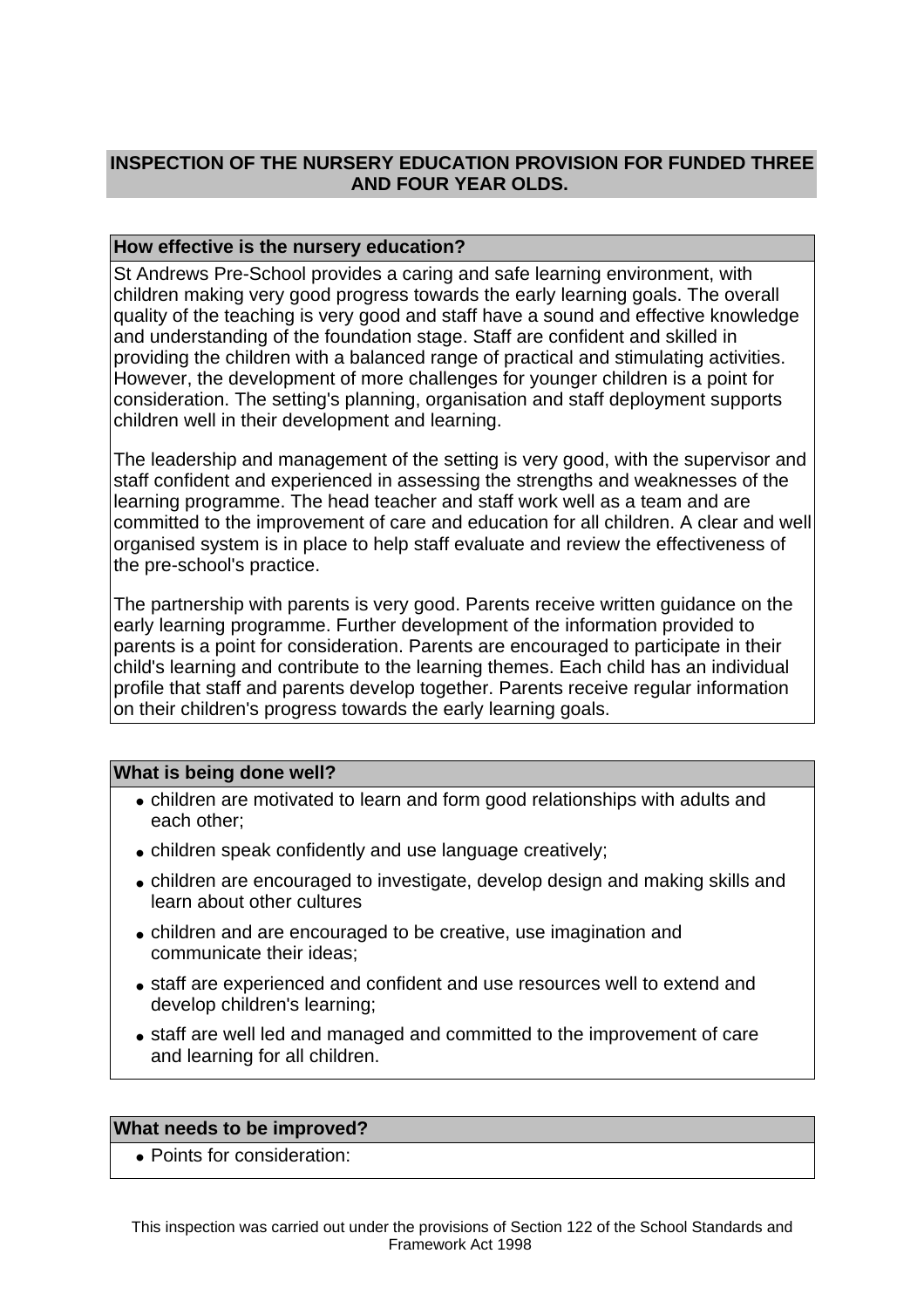- provide more opportunities for children to explore a sense of time;
- develop the challenges provided for younger children in mathematical development and knowledge of the world;
- develop the information provided for parents on the early learning programme.

# **What has improved since the last inspection?**

Since the last inspection, the setting now gathers information from parents on individual children's home background aid development, when children move to the three years plus section of the pre-school.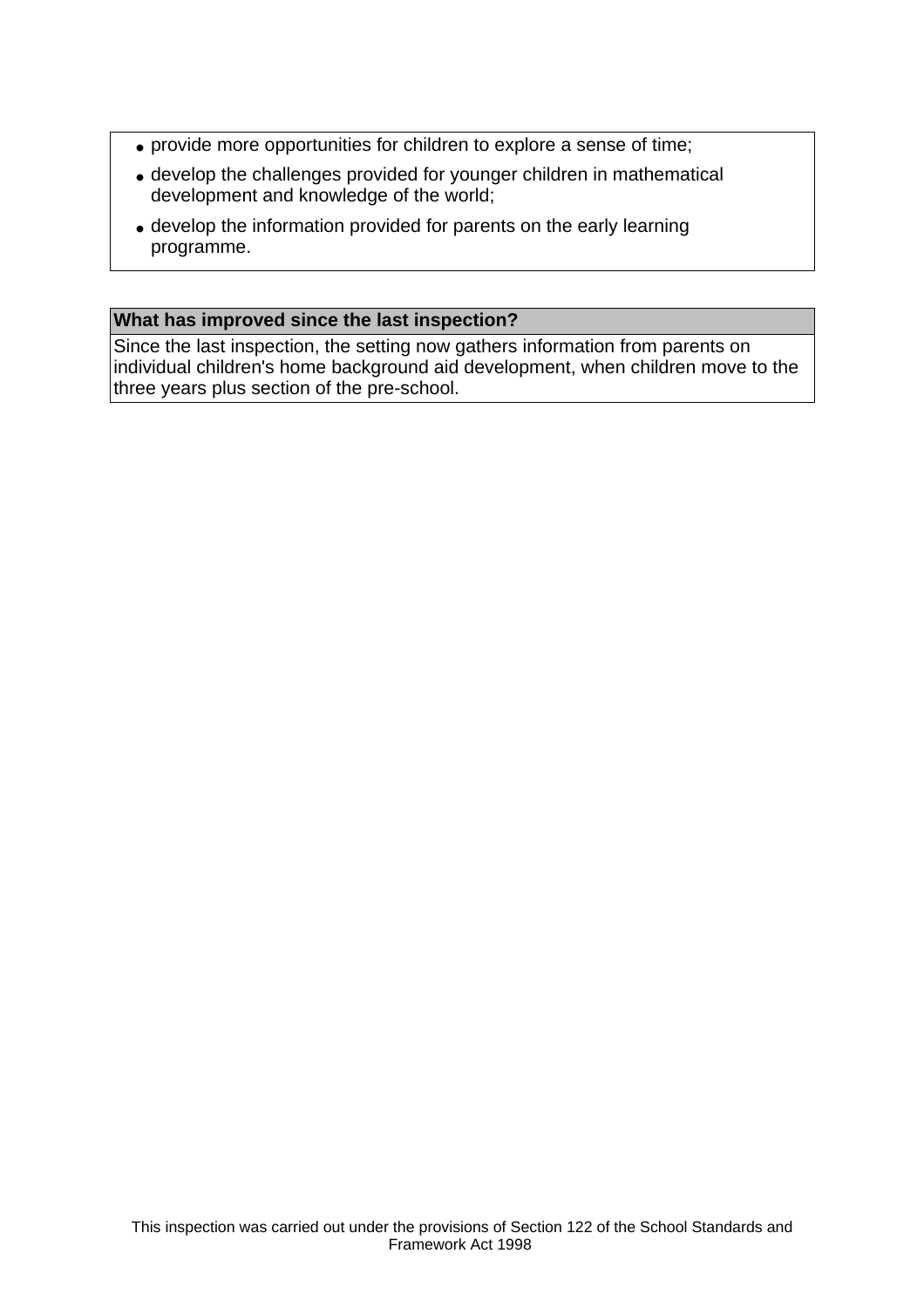# **SUMMARY OF JUDGEMENTS**

## **PERSONAL, SOCIAL AND EMOTIONAL DEVELOPMENT**

Judgement: Very Good

Children arrive happy and are interested and motivated to learn. They build good relationships which are supported by staff. Children's behaviour is very well managed with staff encouraging good social skills and independence. Children are confident and able to work in groups, take turns well and are able to select resources and work independently.

# **COMMUNICATION, LANGUAGE AND LITERACY**

Judgement: Very Good

Children speak confidently to adults and others, with staff providing many opportunities to develop and extend language and literacy skills.

Rhymes,story-books and the use of role-play feature strongly in this area of learning. Children develop an interest in language and enjoy using new words and phrases. The setting organises it own mini-library for children, to encourage literacy.

# **MATHEMATICAL DEVELOPMENT**

Judgement: Very Good

Staff encourage children to learn numbers and calculate, with well prepared activities and very good use of interesting and stimulating resources. Staff encourage children to explore shapes and patterns well, solve simple mathematical problems and develop mathematical ideas. Children are introduced to concepts like addition and subtraction and estimating sizes and distances. A point for consideration is the further development of maths challenges for younger children.

# **KNOWLEDGE AND UNDERSTANDING OF THE WORLD**

Judgement: Very Good

Staff provide opportunities for children to explore, investigate and identify features of the local and wider world. Children are able to explore different materials and objects and develop design and making skills. Children learn about the natural world and their local environment and are confident with information technology. The provision of more opportunities for children to explore a sense of time is a point for consideration.

# **PHYSICAL DEVELOPMENT**

Judgement: Very Good

Children move confidently and are expressive with good and developing control and awareness of others. Children are able to use small and large equipment well, with outdoor physical play combined with handling tools and materials indoors. The pre-school is well resourced and provides regular opportunities for physical play and activities, with two well prepared outdoor play areas.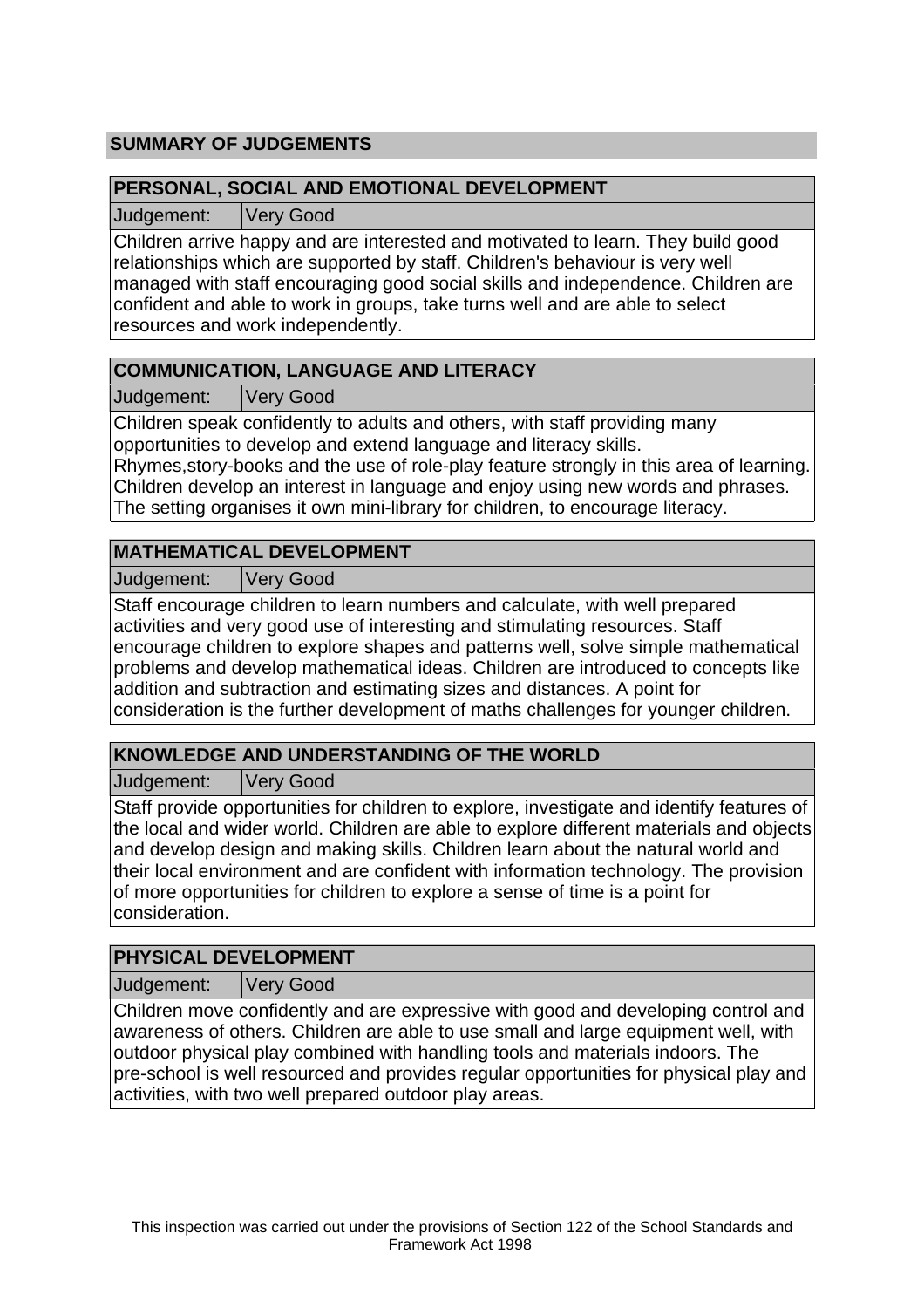# **CREATIVE DEVELOPMENT**

Judgement: Very Good

Children enter enthusiastically into role-play and express and communicate their ideas well. Staff provide a very good range of activities to develop imaginative play, with imaginative art and design activities and lively music sessions, with opportunities also to explore smell, touch and taste provided. Staff encourage the children to share their thoughts and ideas and children contribute well to the development of the play and learning activities.

**Children's spiritual, moral, social, and cultural development is fostered appropriately.**